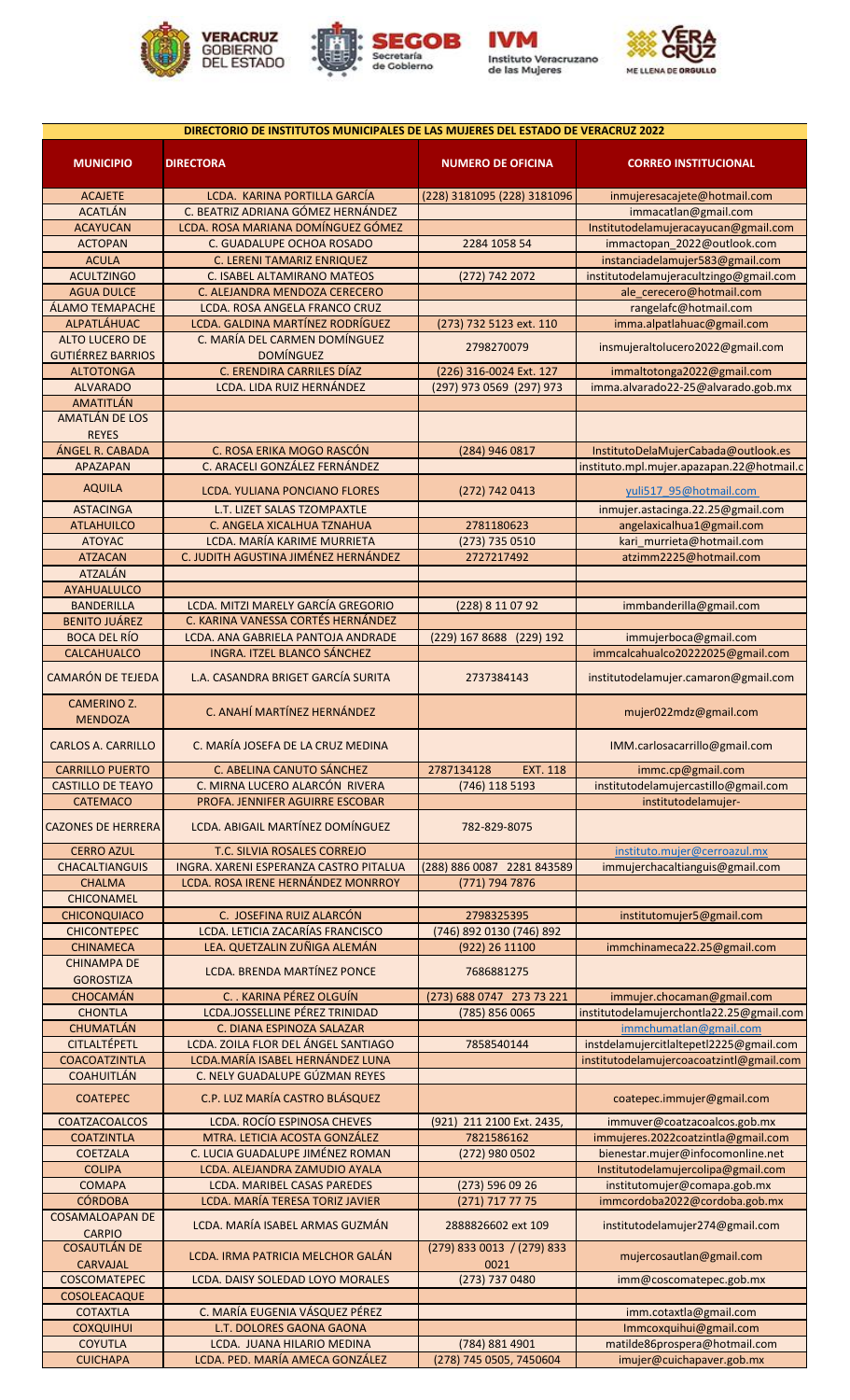









| <b>CUITLÁHUAC</b>                              | LCDA. DULCE MARÍA GUADALUPE ARZOLA                                     | (278) 732 5080               | immujercuitlahuac@gmail.com               |
|------------------------------------------------|------------------------------------------------------------------------|------------------------------|-------------------------------------------|
| EL HIGO                                        | T.S. DANIELA HERNÁNDEZ PADRÓN                                          | 4893750439                   | institutodelamujer22-                     |
| <b>EMILIANO ZAPATA</b>                         | C. MARÍA DEL CARMEN GABRIELA ZAMUDIO                                   | (228) 820 0056 Ext. 131      | insmujer.ezver@gmail.com                  |
| <b>ESPINAL</b>                                 | C. ELIZABETH LUNA LÓPEZ                                                |                              | IMMESPINALTECA@gmail.com                  |
| <b>FILOMENO MATA</b>                           | <b>C. RITA IBARRA CORTÉS</b>                                           |                              | institutodelamujerfilomenomata@gmail.co   |
| FORTÍN DE LAS                                  |                                                                        | 271 405-71 45 / (271) 713    |                                           |
| <b>FLORES</b>                                  | LCDA. MIRIAM ARELY TOLEDANO MORENO                                     | 0602 / 064 00 283            | inmujer@fortin.gob.mx                     |
|                                                |                                                                        |                              |                                           |
| <b>GUTIÉRREZ ZAMORA</b>                        | C. ANDREA COLOMO HERRERA                                               |                              | inmujergtzzamora@gmail.com                |
|                                                |                                                                        |                              |                                           |
| <b>HIDALGOTITLÁN</b>                           |                                                                        |                              |                                           |
| <b>HUATUSCO</b>                                | MTRA. ELIA DEL CARMEN CHISPAN CANDELARIO                               |                              | institutodelamujerhuatusquena@gmail.com   |
| <b>HUAYACOCOTLA</b>                            | C. PAULA CRISTINA YAÑEZ PERCASTRE                                      |                              |                                           |
| <b>HUEYAPAN DE</b>                             | LCDA. BEATRIZ ROMÁN MOLINA                                             | (294) 947 0312               | immhueyapan@gmail.com                     |
| <b>OCAMPO</b>                                  |                                                                        |                              |                                           |
| <b>HUILOAPAN DE</b>                            | LCDA. EDITH MIRIAM SÁNCHEZ HUERTA                                      | (272) 1713801                | inmujerhuiloapan@gmail.com                |
| <b>CUAUHTÉMOC</b>                              |                                                                        |                              |                                           |
| <b>IGNACIO DE LA LLAVE</b>                     | C. ÁNGELA TEJEDA VALERIO                                               | 2859760017                   | Institutodelamujer.mixtequilla@gmail.com  |
| <b>ILAMATLÁN</b>                               | LCDA. YANETH VIRIDIANA DEL ANGEL                                       | (771) 140 6656               | ivmi18.21@gmail.com                       |
| <b>ISLA</b>                                    | C. GUADALUPE RODRÍGUEZ MENDOZA                                         | 2836881098                   | immisla21@gmail.com                       |
| <b>IXCATEPEC</b>                               | C. ELIZABETH DE LA CRUZ MORALES                                        | (785) 856 8111               | immixcatepec@gmail.com                    |
| <b>IXHUACÁN DE LOS</b>                         | <b>C. ZARAI SOTO VARGAS</b>                                            | (282) 831 9148               | Immixhuacandelosreyes2225@outlook.com     |
| <b>REYES</b>                                   |                                                                        |                              |                                           |
| <b>IXHUATLÁN DE</b>                            | LCDA. NAJELY RAMÍREZ CAMPOS                                            |                              | immixhuatlandemadero@gmail.com            |
| <b>MADERO</b>                                  |                                                                        |                              |                                           |
| IXHUATLÁN DEL CAFÉ                             | LCDA. ARACELI CERVANTES NOLASCO                                        |                              | aracelycervantes900516@gmail.com          |
|                                                |                                                                        |                              |                                           |
| <b>IXHUATLÁN DEL</b>                           |                                                                        |                              |                                           |
| <b>SURESTE</b>                                 |                                                                        |                              |                                           |
| <b>IXHUATLANCILLO</b>                          | LCDA. MARÍA DEL ROSARIO ROSALES RUIZ                                   | (272) 721 3571               | immixhuateca@hotmail.com                  |
| <b>IXMATLAHUACAN</b>                           | TEC T. S. HERMINIA HERNÁNDEZ VENTURA                                   | 2886880816                   | institutodelamujer2225@gmail.com          |
| <b>IXTACZOQUITLÁN</b>                          | LCDA VALERIA ESPINOSA HERNÁNDEZ                                        | 2727210616                   | immujerixtac@gmail.com                    |
| <b>JALACINGO</b>                               | PSICA. ANA ANGÉLICA RAMÍREZ BANDALA                                    |                              | immjalacingo@hotmail.com                  |
| <b>JALCOMULCO</b>                              | LCDA. BETZABEL MILÁN LARA                                              | 2796901510                   | inst.municipaldelasmujeresjalco@gmail.com |
| JÁLTIPAN                                       | LCDA. MAYRA YANETH TINOCO HERNÁNDEZ                                    |                              | imm.jaltipan225@gmail.com                 |
| <b>JAMAPA</b>                                  | LCDA. ALMA XANIXA RUIZ VILLALVAO                                       |                              | institutomm.jamapa@gmail.com              |
| JESÚS CARRANZA                                 | INGRA. MARÍA DE LOURDES LÓPEZ PÉREZ                                    | 9241293014                   | institutodelamujerjesuscarranz@gmail.com  |
| <b>JILOTEPEC</b>                               | C. DONAJÍ CONTRERAS FERNÁNDEZ                                          |                              | institutomujeres2225@jilotepec.gob.mx     |
| <b>JOSÉ AZUETA</b>                             | LCDA. YESSICA LÓPEZ ENRÍQUEZ                                           | (283) 873 0009               | joseazuetaimm1821@hotmail.com             |
| <b>JUAN RODRÍGUEZ</b><br><b>CLARA</b>          | C.P. MARLENE LANDA SANCHEZ                                             | (283) 877 0222               | immjuanrodriguez1@gmail.com               |
| <b>JUCHIQUE DE FERRER</b>                      | C. MARÍA MAGDALENA MALDONADO PARRA                                     | <b>SOLO CELULARES</b>        | immjuchique2225@gmail.com                 |
| <b>LA ANTIGUA</b>                              | LCDA. ABRIL ELIZA ORTEGA VALENZUELA                                    | 2969628512                   | inmujerlaantigua@gmail.com                |
| <b>LA PERLA</b>                                | C. LUCÍA ALCÁNTARA GÓMEZ                                               |                              |                                           |
| <b>LANDERO Y COSS</b>                          | C. HYLA-YALI CATALINA TORRES ORTEGA                                    | 2798325114 Ext. 108          | landeroycoss@outlook.com                  |
| <b>LAS CHOAPAS</b>                             | LCDA. ELOÍSA MARTÍNEZ VÁZQUEZ                                          | 9232372044                   | ayuntamientolch.institutomujer@gmail.com  |
| <b>LAS MINAS</b>                               | INGRA. WENDOLINE ELOINA BRAVO MORALES                                  | 01 200 125 17 40             | institutodelamujerlasminas@gmail.com      |
| <b>LAS VIGAS DE</b>                            | C. MARÍA ARACELI ELOISA IZQUIERDO                                      | (282) 8314221                | immlasvigas2025@gmail.com                 |
| RAMÍREZ                                        | <b>HERNÁNDEZ</b>                                                       |                              |                                           |
| <b>LERDO DE TEJADA</b>                         | LCDA. ANGÉLICA ARACELY DELFIN MARTÍNEZ                                 |                              | ilm@lerdodetejada.gob.mx                  |
| <b>LOS REYES</b>                               | C. OLIVERIA TETZOYOTL QUIAHUIXTLE                                      | 278 1192861                  | Inmujerlosreyes2225@gmail.com             |
| <b>MAGDALENA</b>                               |                                                                        |                              |                                           |
| <b>MALTRATA</b>                                | C. JUANA MARÍA RODRÍGUEZ MERINO                                        |                              | inmujer@maltrata.gob.mx                   |
| <b>MANLIO FABIO</b><br><b>MARIANO ESCOBEDO</b> | LCDA. TERESA DE JESÚS CAPETILLO ZURITA<br>C. DENISSE SUVILLA RODRÍGUEZ | (285) 971 7411<br>2727217416 | inmujeres2225@gmail.com;                  |
| <b>MARTÍNEZ DE LA</b>                          |                                                                        |                              |                                           |
| <b>TORRE</b>                                   | MTRA. LIZBETH MOTA CAMPOS.                                             | (232) 32 4 00 23 Ext. 124    | presidencia@martinezdelatorre.gob.mx      |
| MECATLÁN                                       | C. JUANA JIMÉNEZ GAONA                                                 |                              | mecatlan.imm.2022.25@gmail.com            |
| <b>MECAYAPAN</b>                               | LCDA. MIMÍ HERNÁNDEZ RAMÍREZ                                           | 9242193200                   | imm2022@outlook.com                       |
|                                                |                                                                        |                              |                                           |
| <b>MEDELLÍN DE BRAVO</b>                       |                                                                        |                              |                                           |
| <b>MIAHUATLÁN</b>                              | C. ALICIA TORRES GARCÍA                                                | 27998223076                  | immujermiahuatlan@gmail.com               |
| <b>MINATITLÁN</b>                              | LCDA. EUDALIA NATIVIDAD BERNARDO                                       | (922) 223 0570 Ext. 1061     | mujeres@minatitlan.gob.mx                 |
| <b>MISANTLA</b>                                | LCDA. CARITINA GONZÁLEZ MOGUEL                                         | 2321005014                   | institutodelamujer.misantla@gmail.com     |
| <b>MIXTLA DE</b>                               | C. ALICIA TEMOXTLE CANO                                                |                              |                                           |
| <b>ALTAMIRANO</b>                              |                                                                        |                              | mixtlainstitutodelamujer@gmail.com        |
| MOLOACÁN                                       | PSICA. DOLORES ARROYO HIDALGO                                          |                              | inmujermoloacan112@gmail.com              |
| <b>NANCHITAL DE</b>                            | LCDA. MARTHA PATRICIA WOOD CORDOVA                                     |                              | imm@nanchital.gob.mx                      |
| <b>CÁRDENAS DEL RIO</b>                        |                                                                        |                              |                                           |
| <b>NAOLINCO</b>                                | PROFA. ROSALINDA HERNÁNDEZ LOEZA                                       | 2791010165                   |                                           |
| <b>NARANJAL</b>                                | LCDA. GUADALUPE ADRIANA AGUILAR                                        | 271 751 4225, 2717514235     | immujernaranjalver.2225@gmail.com         |
| NARANJOS AMATLÁN                               | <b>LCDA. ADRIANA FLORES CRUZ</b>                                       | 768 855 0524                 | immujer@naranjos.gob.mx                   |
| <b>NAUTLA</b>                                  | C. MIRIAM ARELLANO HUESCA                                              | 2353280042                   | immnautla22-25@hotmail.com                |
| <b>NOGALES</b>                                 | L.C.C. MARÍA DE LA LUZ SÁNCHEZ POZOS                                   | (272) 727 0960 Ext. 119      | immnogales@gmail.com                      |
| <b>OLUTA</b>                                   | C. INGRIS YOMARA SANDOVAL ESTRADA                                      | (921) 245 8962               | immoluta@outlook.com                      |
| <b>OMEALCA</b>                                 | LCDA. KARINA LÓPEZ GÓMEZ                                               | 2787331158                   | institutodelamujeromealca@gmail.com       |
| <b>ORIZABA</b>                                 | INGRA. QUÍM. ELIA ROBLES SALAZAR                                       | (272) 728 1560               |                                           |
| <b>OTATITLÁN</b>                               | MTRA. ANA MIRIAM DÍAZ ROJAS                                            | 2878760029                   | ivmotatitlan@gmail.com                    |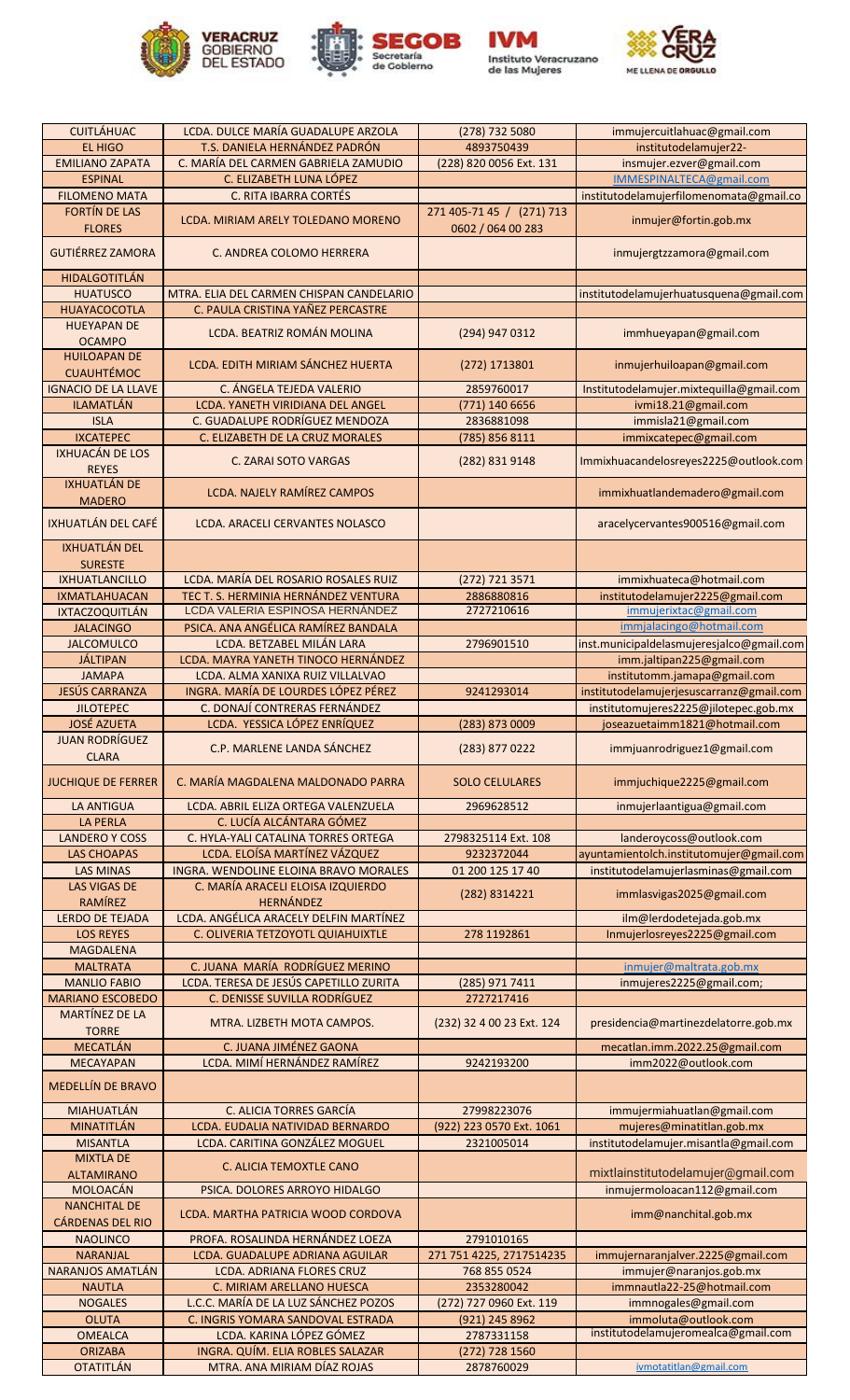







| <b>OTEAPAN</b>                        | LCDA. MIRIAM SANTOS ARGÜELLES                                            | (922) 261 0310                    | miri ar@outlook.com                                                     |
|---------------------------------------|--------------------------------------------------------------------------|-----------------------------------|-------------------------------------------------------------------------|
| <b>OZULUAMA DE</b>                    | LCDA. YANELY DEL ÁNGEL SÁNCHEZ                                           | (846) 257 01 18                   | instmujer.ozu.imm@gmail.com                                             |
| <b>MASCAREÑAS</b>                     |                                                                          |                                   |                                                                         |
| <b>PAJAPAN</b>                        | C. LAZARA MONTIEL HERNÁNDEZ                                              |                                   |                                                                         |
| PÁNUCO                                | LCDA. IVETH GONZÁLEZ RUBIO                                               |                                   | immpanuco2022@gmail.com                                                 |
| <b>PAPANTLA</b><br>PASO DE OVEJAS     | LCDA. MARIA ESTHER SALAZAR RIVAS<br>LCDA ESTELA LÓPEZ MUNDO              | (784) 842 7559<br>(285) 107 52 67 | immujeres_papantla@hotmail.com                                          |
| PASO DEL MACHO                        | LCDA. LUZ DEL CARMEN DOMÍNGUEZ AMECA                                     | (273) 738 0040 y 42               | imm.pasodeovejas126@gmail.com<br>instituto.municipalpadelma@gmail.com   |
| <b>PEROTE</b>                         | MTRA. TATIANA MONSERRAT RODRÍGUEZ                                        | 2828 82 5 01 13                   | imm.perote2226@gmail.com                                                |
| PLATÓN SÁNCHEZ                        | LCC. CLAUDIA MIRIAM VELÀZQUEZ GUILLÉN                                    | (789) 68 80 640                   | imm.platonsanchez@gmail.com,                                            |
| <b>PLAYA VICENTE</b>                  | LCDA. JUANA RODRÍGUEZ MAYO                                               |                                   | imm.playavicente2022.2025@gmail.com                                     |
| <b>POZA RICA</b>                      | LCDA. DENISSE GUADALUPE CASTÁN                                           | (782) 826 3400 Ext. 155           | denisse.castan@gobiernodepozarica.gob.m                                 |
| PUEBLO VIEJO                          | C. KARLA RAMÍREZ REYNOSO                                                 | 833 27 800 08                     | Institutodelamujer@puebloviejo.gob.mx                                   |
| <b>PUENTE NACIONAL</b>                | M.D. FLOR ILEANI MARTÍNEZ HERNÁNDEZ                                      | (296) 966 01 68/69                | imm.puentenacional@hotmail.com                                          |
| <b>RAFAEL DELGADO</b>                 | LCDA. DANY ROMERO RODRÍGUEZ                                              |                                   | immujer.rafaeldelgado@gmail.com                                         |
| <b>RAFAEL LUCIO</b>                   | C. MARÍA DE LOS ANGELES RIVERA VÁZQUEZ                                   | 2281865790                        |                                                                         |
| RÍO BLANCO                            | L.G.N. MICHELLE MARCELINO FUENTES                                        | (272) 147 21 68                   | immrb2225@gmail.com                                                     |
| SALTABARRANCA<br><b>SAN ANDRÉS</b>    |                                                                          |                                   |                                                                         |
| <b>TENEJAPAN</b>                      | C. LUZ MARÍA MORALES COLOHUA                                             |                                   | sanandres2022@gmail.com                                                 |
|                                       |                                                                          |                                   |                                                                         |
| <b>SAN ANDRÉS TUXTLA</b>              | L. P. ANAYELY DÍAZ CAMPOS                                                | (294) 688 1394                    | immsanandrescana@gmail.com                                              |
| <b>SAN JUAN</b>                       | TEC. MARÍA DEL CARMEN ÁLVAREZ GÓMEZ                                      | 9242410069 EXT.101                | imm22-25@sje.gob.mx                                                     |
| <b>SAN RAFAEL</b>                     | LCDA. CITLALLI GERÓN MÉNDEZ                                              | (232) 325-1961/62/63, ext.        | immsanrafaelver@gmail.com                                               |
| <b>SANTIAGO</b>                       | C. MARTHA PATRICIA RAMÍREZ CALVO                                         |                                   | Imm.ssochiapan2225@gmail.com                                            |
| SANTIAGO TUXTLA                       | LCDA. NATHALI DANELI CANSINO COPETE                                      |                                   | immstgo@gmail.com                                                       |
| SAYULA DE ALEMÁN                      | L. T. BERTHA CATALINA CORRO CERVANTES                                    |                                   | sayulalnstitutodelamujer@gmail.com                                      |
| <b>SOCHIAPA</b>                       |                                                                          |                                   |                                                                         |
| SOCONUSCO                             | LCDA MARÍA TERESA SANTOS AGUILERA                                        | 924 2472076 /9242452798           | IMMSoconuscoVer@hotmail.com                                             |
| SOLEDAD ATZOMPA                       |                                                                          |                                   |                                                                         |
| <b>SOLEDAD DE</b>                     | C. MALITZIN SÁNCHEZ SOLIS                                                |                                   | inmujermsd@gmail.com                                                    |
| <b>DOBLADO</b><br><b>SOTEAPAN</b>     |                                                                          |                                   |                                                                         |
|                                       |                                                                          |                                   |                                                                         |
| <b>TAMALÍN</b>                        | ENFRA. ANA MARÍA DEL ÁNGEL FERRER                                        | (768) 8510078                     | institutodelamujertamalin2022@gmail.com                                 |
| <b>TAMIAHUA</b>                       | PROFA. AMAIRANI DEL RIO CRUZ                                             | 7688570005                        | immujer@tamiahua.gob.mx                                                 |
| <b>TAMPICO ALTO</b>                   | C. MARÍA DEL ROSARIO VILLALOBOS GUILLEN                                  | (833) 278 3700 2783740            | institutodelamujertampicoalto@gmail.com                                 |
| <b>TANCOCO</b>                        | <b>INGRA. AYLIN CELSO AMADO</b>                                          | (785) 85 2 70 04 Y 03 EXT. 107    | IMMTANCOCO@gmail.com                                                    |
| <b>TANTIMA</b>                        | C. ANGELINA MEJÍA                                                        |                                   |                                                                         |
| <b>TANTOYUCA</b>                      | LCDA. TS MARIBEL CORTÉS CRUZ                                             | (789) 893 0495                    | tantoyucaimm2025@gmail.com                                              |
| <b>TATAHUICAPAN DE</b>                | LCDA, ANASTACIA CASTILLO MARTÍNEZ                                        | (924) 126 5716                    |                                                                         |
| <b>JUÁREZ</b>                         |                                                                          |                                   |                                                                         |
| <b>TATATILA</b><br><b>TECOLUTLA</b>   | L.P. BRENDA LUCERO TÉLLEZ DÍAZ<br>LCDA.MARÍA ELIZABETH GARCÍA SANTES     | (282) 688 0057<br>7668460242      | institutodelamujertatatila22.25@gmail.com<br>inmujertecolutla@gmail.com |
| <b>TEHUIPANGO</b>                     | C. FLORINDA PANZO MACUIXTLE                                              | (278) 102 0089                    | immujer.tehuipango@gmail.com                                            |
| <b>TEMPOAL</b>                        | LCDA. ALICIA CRUZ HERNÁNDEZ                                              |                                   |                                                                         |
| <b>TENAMPA</b>                        | C. CLARA ARGUELLO HERNÁNDEZ                                              | (279) 102 2005 (279) 102          | Institutomujer22@gmail.com                                              |
| <b>TENOCHTITLÁN</b>                   | LCDA. MARILÚ HERNÁNDEZ HERNÁNDEZ                                         | $(235)$ 317 50 04                 | institutodelamujertenoch2022@outlook.co                                 |
| <b>TEOCELO</b>                        | C. MARÍA ANGELICA MORA GONZÁLEZ                                          |                                   |                                                                         |
| <b>TEPATLAXCO</b>                     |                                                                          |                                   |                                                                         |
| <b>TEPETLÁN</b>                       | C. VERONICA SALAS SALAZAR                                                | 2798228068                        | imlamujer.tepetlan22.25@gmail.com                                       |
| <b>TEPETZINTLA</b>                    | C. MAIBÍ SALAS CRUZ                                                      | (785) 85 303 42                   | ins-mujeres@tepetzintla.gob.mx                                          |
| <b>TEQUILA</b>                        |                                                                          |                                   |                                                                         |
| <b>TEXCATEPEC</b><br><b>TEXHUACAN</b> | C. JUDITH XOCHICALE TEQUILIQUIHUA                                        |                                   | inmujer4texhuacan@gmail.com                                             |
| <b>TEXISTEPEC</b>                     |                                                                          |                                   |                                                                         |
| <b>TEZONAPA</b>                       |                                                                          |                                   |                                                                         |
|                                       | C. LAURIDIA PATRICIO NARCISO<br>C. CATALINA CANCINO LOZANO               |                                   | IMMTexistepec@hotmail.com                                               |
| <b>TIERRA BLANCA</b>                  | C. ALICIA SALOMÓN PÉREZ                                                  | 2747433665                        | cancino_caty@hotmail.com<br>immtb22_25@hotmail.com                      |
| TIHUATLÁN                             | C. SUSANA RODRÍGUEZ CRUZ                                                 | 7468430018                        | institutodelamujer@municipiotihuatlan.gob.                              |
| <b>TLACHICHILCO</b>                   |                                                                          |                                   |                                                                         |
| <b>TLACOJALPAN</b>                    |                                                                          |                                   |                                                                         |
| <b>TLACOLULAN</b>                     | LCDA. YESENIA HERNÁNDEZ SÁNCHEZ                                          | 2282-03-92-00 Ex. 5               | hernandezyesenia0692@gmail.com                                          |
|                                       |                                                                          |                                   |                                                                         |
| <b>TLACOTALPAN</b>                    | PROFA. RITA MARÍA NARANJO ÁLVAREZ                                        | 2888843305                        | immujer@tlacotalpan-turismo.gob.mx                                      |
| TLACOTEPEC DE MEJÍA                   | LCDA. ARISAI OCHOA TREJO                                                 |                                   | immtlacotepecdemejia22@gmail.com                                        |
|                                       |                                                                          |                                   |                                                                         |
| <b>TLALIXCOYAN</b>                    | C. ESPERANZA MORALES HEREDIA                                             |                                   | institutodelamujertlalix22@gmail.com                                    |
| TLALNELHUAYOCAN<br><b>TLALTETELA</b>  | C. FLOR DEL CARMEN JIMÉNEZ FLORES<br>LCDA. YEREDI SAMANTHA CALTE CABRERA | (279) 831 4221                    | inmujer@tlalnelhuayocan.gob.mx<br>mujer1@tlaltetela.gob.mx              |
| <b>TLAPACOYAN</b>                     |                                                                          |                                   |                                                                         |
| <b>TLAQUILPA</b>                      | C. ESTELA TENTZOHUA TENTZOHUA                                            |                                   | immujertlaquilpa@hotmail.com                                            |
| <b>TLILAPAN</b>                       | C. SARAY MONSERRAT GINES LÓPEZ                                           |                                   | institutodelamujertlilapan@gmail.com                                    |
| <b>TOMATLÁN</b>                       | C. JULIETA ZAMORA CAMARILLO                                              | (273) 732 2704                    | immujer@tomatlanver.gob.mx                                              |
| <b>TONAYÁN</b>                        | C. KAREN YULENI APODACA RIVAS                                            | 2282037300                        | immtonayan22.25@gmail.com                                               |
| <b>TOTUTLA</b>                        | LCDA. INGRID DENISSE RÍOS CAMO                                           | (273) 7342422                     | institutomujertotutlena@gmail.com                                       |
| <b>TRES VALLES</b><br><b>TUXPAN</b>   | L.C. TERESA ZULEMA CÁLIZ CARLIN<br><b>LCDA.GABRIELA ARANGO GIBB</b>      | (783) 835 2139                    | imm@tuxpanveracruz.gob.mx                                               |